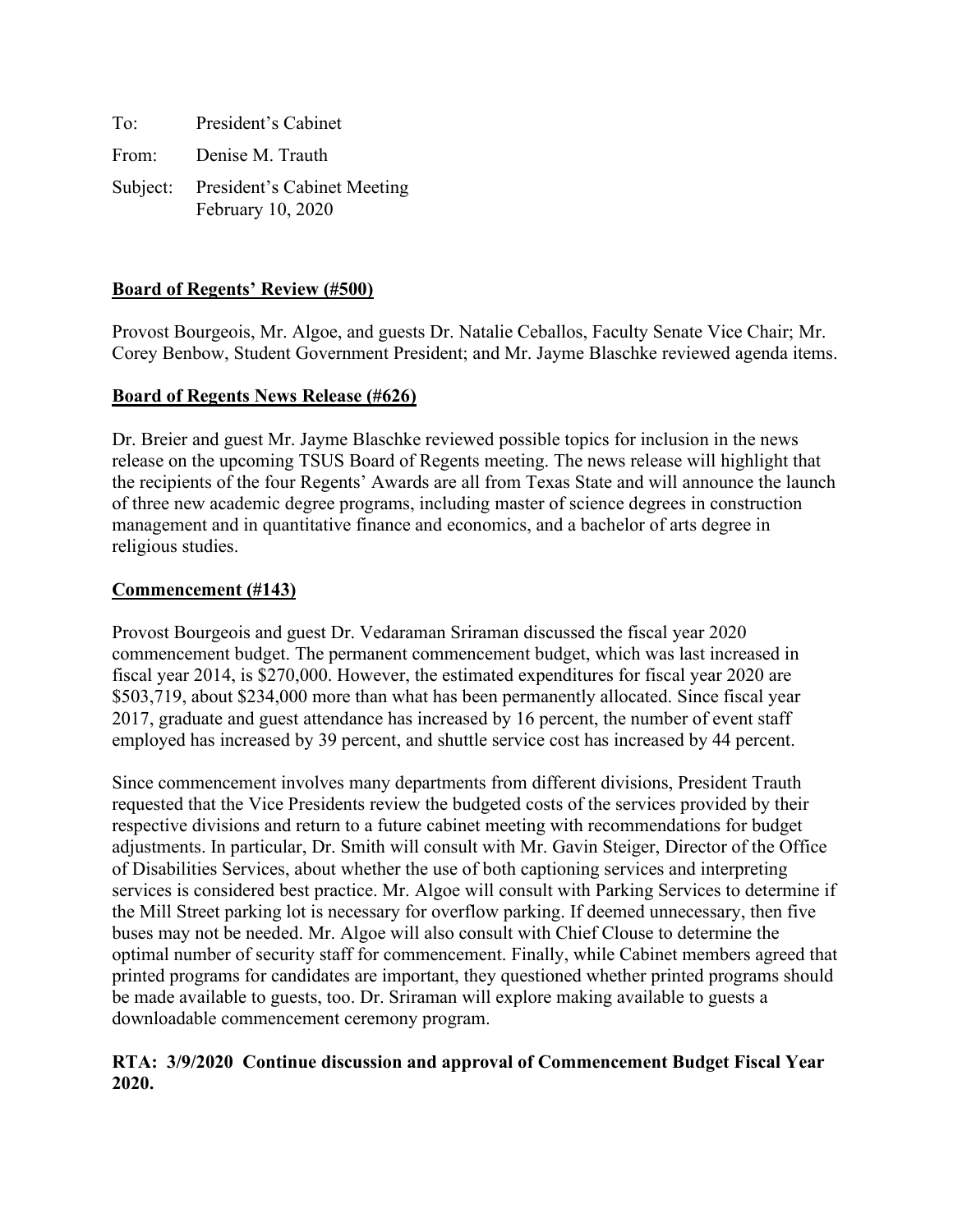# **Student Success (#768)**

Provost Bourgeois and guests Dr. Mary Ellen Cavitt and Mr. Joe Meyer discussed the current state of retention at Texas State, explained the method employed to analyze retention data, and presented recommendations from the retention work group. Texas State's retention rate goal is 80 percent. Currently, however, the retention rate hovers around 76 percent. Logistic regression revealed five predictors of retention: family income, high school rank, SAT score, parent's educational attainment, and US 1100 grade. Recommended action items included but not limited to: raising awareness of the effect of "DFW" grades in 20 high "DFW" classes and all US 1100 classes on student retention, developing an Academic Probation Recovery Program, creating a Faculty Institute for Student Success, and changing Bobcat Preview curriculum. President Trauth will charge a Student Transition and Engagement Committee, based on recommendations from Drs. Bourgeois and Smith, to conduct a holistic review of Bobcat Preview and identify other retention strategies tailored for both new and transfer students. Mr. Algoe suggested to develop a Request for Proposal (RFP) for a student success management system to increase retention and revenue. Mr. Algoe will share a sample RFP with Dr. Bourgeois.

## **RTA: 5/4/20 Discuss acquisition of a student success management system.**

Cabinet members approved the Retention Task Force recommendations.

## **Family Campaign (#696)**

Dr. Breier and guest Dr. Dan Perry provided an update on the 2020 Family Campaign plans, which is set to kick off on February 24, 2020. For 2019, 70 percent of Texas State employees contributed to the Campaign. For 2020, the target is 75 percent. In addition to the Family Campaign General Scholarship Fund, Bobcat Bounty will be featured during this year's Campaign.

# **Board of Regents (BOR) Rules and Regulations (#12)**

Dr. Lloyd reviewed the proposed changes to the rules and regulations.

#### **Art for New or Renovation Building**

Mr. Algoe reviewed recommendations for artwork in the LBJ Student Center. Cabinet members approved two of the three recommendations. Cabinet members agreed that the new ballroom should not have substantial artwork, as to not limit decoration styles for events. Mr. Algoe will ask the Public Art Committee to recommend a new location in the LBJ Student Center and new artwork, including hung artwork, for this location.